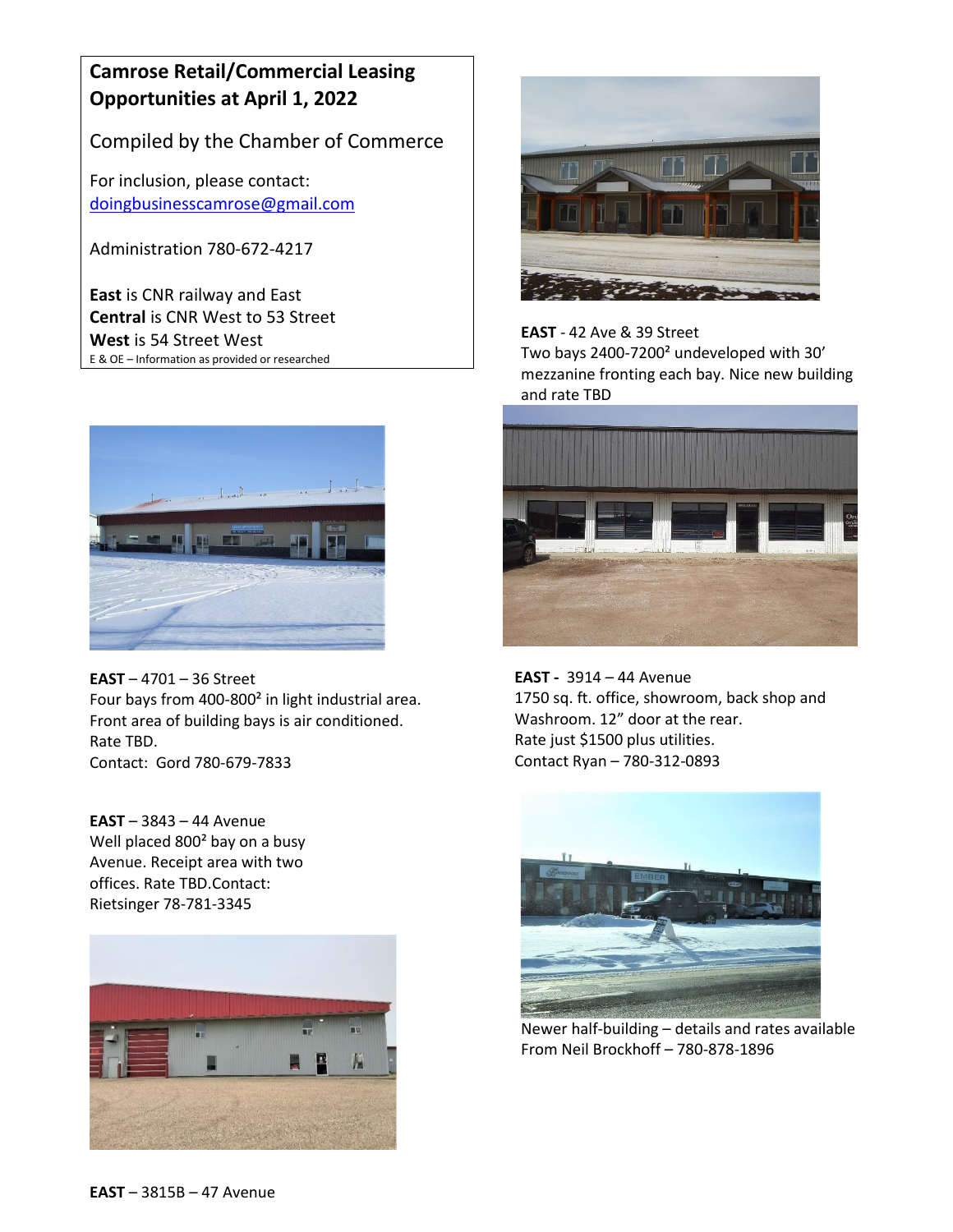

**CENTRAL –** 5075 – 50 Street Large retail and office building, details TBA and inquiries should be directed to: Coldwell-Banker Dennis Johnson – 780-679-7911



#### **CENTRAL –** 4941 – 50 Street

Small retail space on Main Street. About 1200² Owner will complete or credit for lease holds as therate is TBN. Contact Ed Mousa 780-886-4652.



**CENTRAL** – 4917 -50 Street Beautiful historic building with street level access. Call for details please. Contact: Tracey – 780-781-0292



**CENTRAL** – 4872 – 50 Street Ground floor retail 1664² with an all-in rate of just \$2697. Also, small 132<sup>2</sup> office on second floor for just \$171 all-in.



**CENTRAL –** 5234 – 46 Street Nice office and shop combination in the central location. About 1138 Square feet for \$1250 per month i/c utilities. Contact Scott: 780-781-7037



**CENTRAL –** Select your office in downtown Camrose. Three different offices from 110-140 square feet. Immediate occupancy Contact Blain or Don at 780-672-3142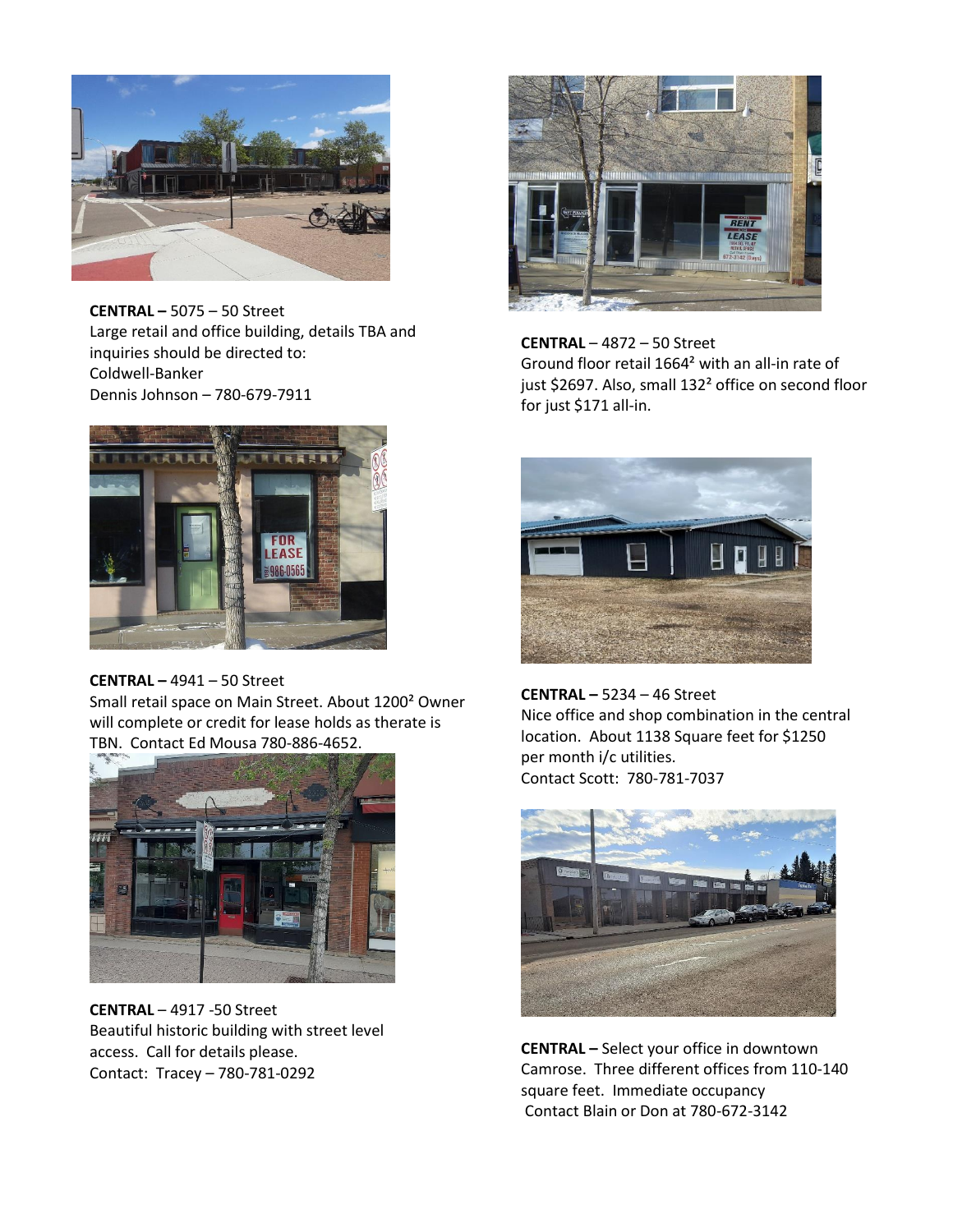

#### **CENTRAL** – 5044 – 52 Street

Just off Main Street this 2400<sup>2</sup> retail space is big and very visible. Parking close and just \$2250 net. Contact: Paul Gillis 780-608-5032



**CENTRAL** – 5010 – 48 Avenue Hi-way commercial – right downtown Contact: Cushman & Wakefield Edmonton 780-420-1177



## **CENTRAL –** Boston Pizza Plaza

6028 – 48 Avenue – great visibility, access and parking. Wide open with small storage area and bathroom. Offered at \$12/sq. ft + common area \$6.80/foot Talk to us about improvements and rates. Angeline Rolf 780-678-6252 – Caldwell Banker



**WEST** – 5610 – 48 Avenue Hi-way Commercial at its best. 1000-7600² available with mezzanine and other options. Good highway access. Contact: Kari @ NAI Commercial 780-436-7410



**CENTRAL –** 4819 – 51 Street Right across from Co-op. 1775 sq. ft. Fully upgraded and features five office. Check out the full listing on [www.eastalta.ca](http://www.eastalta.ca/) or call 780-679-4465



**CENTRAL –** 48967 – 51 Street – excellent for optometry space right downtown. High traffic And ideal for many different professional businesses.  $-2200$  square ft. at \$13 Contact: Cole Walker – 780-679-5544